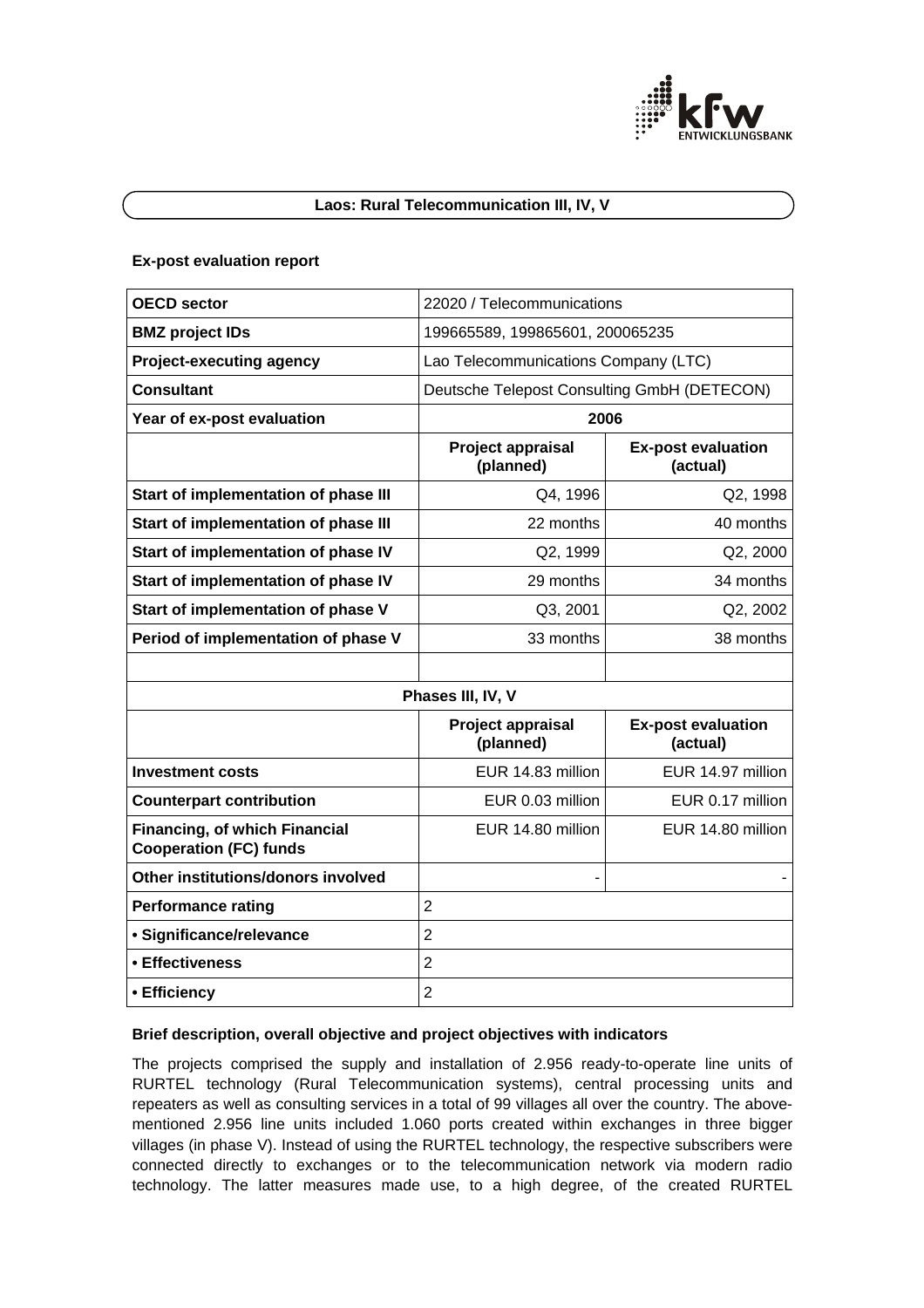Infrastructure, but were financed from (minor) counterpart funds provided by the projectexecuting agency. Thus, these 1,060 line units are an integral part of the projects.

The overall objective of the projects was to make a sustainable contribution to Laos' economic and socio-economic development by improving the provision of basic telephone facilities for business and administrative authorities in the project region. The indicator to measure the achievement of the overall project objective was the overall productive use of the installed line units, expressed by the number of private commercial enterprises, public authorities and the installation of public pay phones. In phase III, productive users (commercial enterprises) and public authorities accounted for 83% of the installed line units and public pay phones for 10%. In phase IV, the figures were 88% and 6%, respectively, and in phase V 83% and 3%. The share of private users in the three phases accounted for 5%, 6% and 14%, respectively. From today's perspective, the overall project objective has been clearly achieved.

The aim of the projects was to ensure the sustainable use of the installed line units. To this end, two indicators were determined: (1) One year after the start of operations, 90% (phases IV and V) or 100% of the line units (phase III) are being connected; (2) average revenue from telephone tariffs per connected subscriber amounts to EUR 399 annually (phase III) and USD 1,000 (phases IV and V). The actual subscriber load amounted to 98% (phase III), 100% (phase IV) and 97% (phase V). Thus, indicator (1) is mainly fulfilled. However, from today's perspective, it has to be stated that this indicator covers only the potential, but not the actual use of the capacities. Indicator (2), on the other hand, has not been fulfilled: the actual revenue per subscriber and year varies between USD 216 (phase III in 2005) and USD 420 (phase III in 2004). The main reasons for the non-fulfilment of indicator (2) are, probably, the following: a) the increasing competition by mobile telephone systems and competitors from the fixed network market also in the RURTEL villages. Currently, rural telecommunication systems are facing this competition in 73 of 95 RURTEL villages. b) the considerable tariff decrease expressed in USD due to the massive devaluation of the currency during the time of hyperinflation; c) the relocation of RURTEL installations to previously undersupplied villages which, due to the severe poverty, generate less revenues from tariffs.

However, from today's perspective, the non-fulfilment of the indicator "revenues from tariffs" is not very meaningful with regard to the achievement of the objective of "sustainable use", since this objective includes two dimensions, quantity and price, of which the quantitative dimension is primarily of interest in terms of user intensity. The price dimension is, of course, also important because sustainable operation depends on the availability of sufficient funds. Nevertheless, the price dimension will be evaluated later when looking at the analysis of the financial situation of the Lao Telecommunications Company (LTC). Today, LTC is an economically efficient projectexecuting agency which is able to cross-subsidize even economically less well-performing business areas (such as rural areas). Thus, revenues from tariffs are today not as important for the achievement of the project objective as at the time of the project appraisal, when economic efficiency of the project-executing agency was lower. Thus, from today's perspective, we consider indicator (2) no longer as suited to measure the achievement of the project objectives.

Given these considerations regarding the indicators for the achievement of the project objectives (1) and (2), further indicators to measure the intensity of use and the technical quality of the offered telecommunications services were defined. These are the following: (3) the period of use of the installations (length of the phone calls, in minutes); (4) the number of phone calls; (5) the technical availability of the installations, the number of technical failures per connected subscriber per year and the elimination of technical failures within five days. The values of the indicators of achievement of the project objectives (3), (4) and (5) show that the project installations are of high technical quality and are being used intensively. The few technical failures are rapidly being eliminated. From an overall perspective and from today's perspective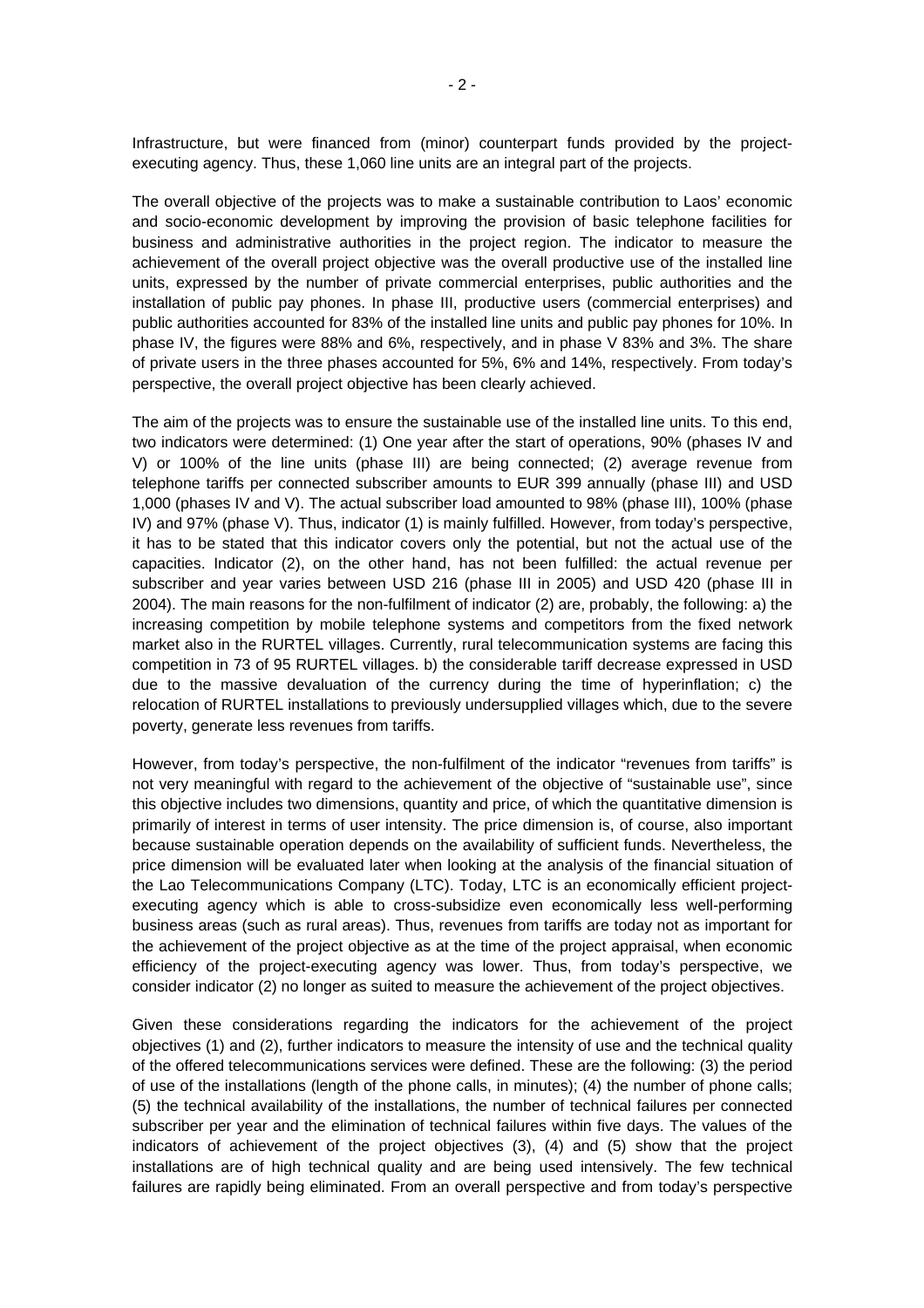we consider the project objective "to ensure sustainable use of the installed line units" to be fulfilled in all the three phases III, IV and V.

#### **Project Design/Major Deviations from Original Project Planning and Main Causes**

The project design was drawn up by LTC with the assistance of a consultant. After bids had been reviewed with regard to technical and financial terms, the supply and service contracts were awarded directly to the German company ALCATEL (and later to the German company Thales, which had taken over the system from ALCATEL). The supply and service contracts for the microwave links were awarded to the Malaysian enterprise SEL Telecommunications. The direct award to ALCATEL was due to the system in place: the new installations constituted an expansion of the capacities installed in the preceding phases which, for technical reasons, could only be implemented by the original supplier and, in addition, made for a homogeneity of the systems. The design, planning and implementation of the projects were implemented according to plan and have proven to be successful.

It is to be questioned, however, whether the project design was appropriate to tackle the main problem, since technical progress was very rapid since the project appraisal of phase III in 1996, with the result that today fixed telephone networks and even mobile phone systems are available in many project locations. However, it has to be acknowledged that the decisions regarding the project design taken at the time of the project appraisal are comprehensible. The quick expansion of the mobile phone network and the considerable decrease of mobile phone tariffs were unforeseeable at the time of project appraisal.

## **Key results of the impact analysis and performance rating**

Since the project appraisal of phase III in the year 1996, the telecommunications sector has experienced continuous substantial growth. In 1996, LTC was practically the only provider of telecommunication services. There were approximately 16,000 main lines, mobile phone systems with a modest number of 400 line units were only available in the capital of Vientiane. However, technical standards (digital exchanges) were up-to-date at the time because the whole telecommunication infrastructure had been established in the 1990s. Today, four telecommunication providers are active in Laos. Due to its former monopoly position, LTC is still the market leader. However, in Vientiane and in the bigger villages, more and more competitors are active in the market, both in the fixed telephone and in the mobile phone areas. Although the telephone density (fixed /mobile) has increased from 0.2 lines per 100 inhabitants to 3.2 since the mid 1990s, it continues to be very low (Cambodia: 3.8; Vietnam: 8.8; People's Republic of China: 42.4; numbers from 2003). The telecommunication services are of good quality.

While the network expansion in the cities is financed from the own funds of the network operators or from reinvested profits, the expansion of telecommunication infrastructure in rural areas has so far exclusively been implemented with the support of German Financial Cooperation. Although the absolute number of lines financed from FC funds is relatively low, the FC measures can be qualified as national measures due to the strong regional spread of the measures.

In phases I-V of these projects, approx. 3,600 lines were created in 16 provinces, 69 district capitals and 26 villages.

 However, this is far from sufficient to meet telecommunications needs in rural areas. Given a total of 11,000 villages and an assumed number of five lines per village, there is a potential demand of 55,000 lines. Thus, the current measures only achieve a rate of coverage of approximately 5%. A clear signal of the high demand are the rapid connection of the project facilities and the continuing high degree of new lines. The high demand in rural areas is also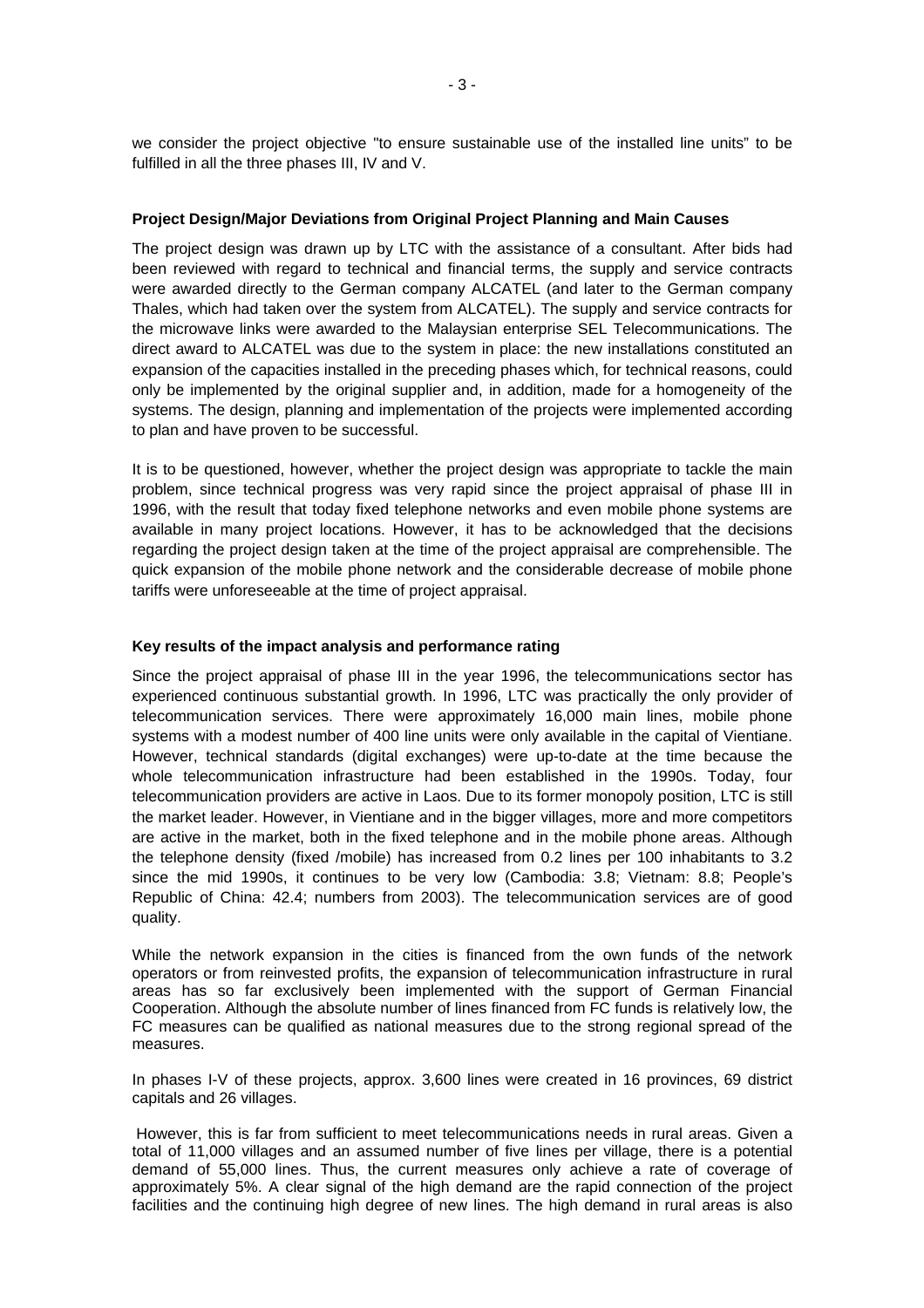impressively illustrated by the fact that in the meantime, RURTEL facilities with an overall capacity of 512 line units that had been created during project phases I-III have been deinstalled in 21 villages and newly installed in more remote villages with no telecommunications supply at all. In these 21 villages, LTC has installed bigger facilities and now supplies 14,000 telephone lines (originally planned: 512). The FC measures served as pilot project for rural areas without which most of the villages would not have been connected to the national telecommunication network or only at a much later time.

The target group of the projects included, as planned, mostly productive users and public authorities and, to a smaller degree, also private users in the project region. The access of the general public to the offered telecommunication services has been guaranteed via public pay phones. In addition, LTC has established so-called telecentres since 2003, which give other interested parties access to telecommunication services. In addition, the connections are also used by relatives and friends. Furthermore, against payment, they are left for use to third parties. LTC also sells so-called IntCards. With a corresponding credit balance, each holder of such an IntCard can make foreign calls from any telephone by using a PIN number. This IntCard is very popular. Thus, the number of beneficiaries of the projects is substantially higher than the number of subscribers (however, precise figures of such beneficiaries cannot be given).

The projects are operating without any failures worth mentioning. The concept of the projectexecuting agency for the operation and maintenance of the facilities is appropriate. Accordingly, from today's perspective, the operational risk is low.

The project-executing agency LTC is a joint-stock company in which the government of Laos holds a majority of 51% and the other 49% are owned by the Thai company Shinawatra. LTC is being operated as a joint venture. Shinawatra is not only invested in the company's capital, but has also permanently assigned experts to the company's operative departments. LTC has contributed substantially to the described expansion of the telecommunication service sector. It is a company with an appropriate organisational division and qualified employees at all levels. During the period under review, labour productivity could be increased considerably. The financial situation of LTC is good. In summary it can be said that in the Laotian context, which is strongly marked by the thinking and action of the former planned economy system, LTC is a very efficient project-executing agency which is able to fulfil its main tasks in a sustainable way (even beyond the implementation phase of the projects).

On the project level, a profitability and a cash flow calculation were made. In all the projects the internal rate of return expected during the project appraisal was clearly not reached; the actual values vary between -5.9% and -10.5%. This is mainly due to the non-achievement of the expected level of revenues from tariffs. In terms of cash flow, too, expectations were largely not fulfilled. In the project phases IV and V, there was a negative cash flow. Only in phase III cash flow was positive because in this phase FC funds were provided as non-refundable grants. However, at least the operating costs are covered from revenues. During project appraisal it was assumed that the project-executing agency would be able to balance negative cash flow in the respective years with surpluses in the profitable business areas (urban networks, mobile phone systems). This assumption can definitely be confirmed from today's perspective. Although during the repayment years of the FC loan (in domestic currency) the projects were a burden on LTC's liquidity, this did at no time pose a threat to LTC's overall liquidity. This is also reflected in the fact that the RURTEL line units installed under project phases III to V accounted for less than 1% of all of LTC's line units.

It is not possible, with reasonable effort and expenses, to establish a macro-economic profitability calculation for projects of this kind. While the macro-economic costs can be calculated, the projects' benefit cannot be quantified precisely. In spite of this, the projects definitely have significantly positive impacts. These are generated primarily by a more efficient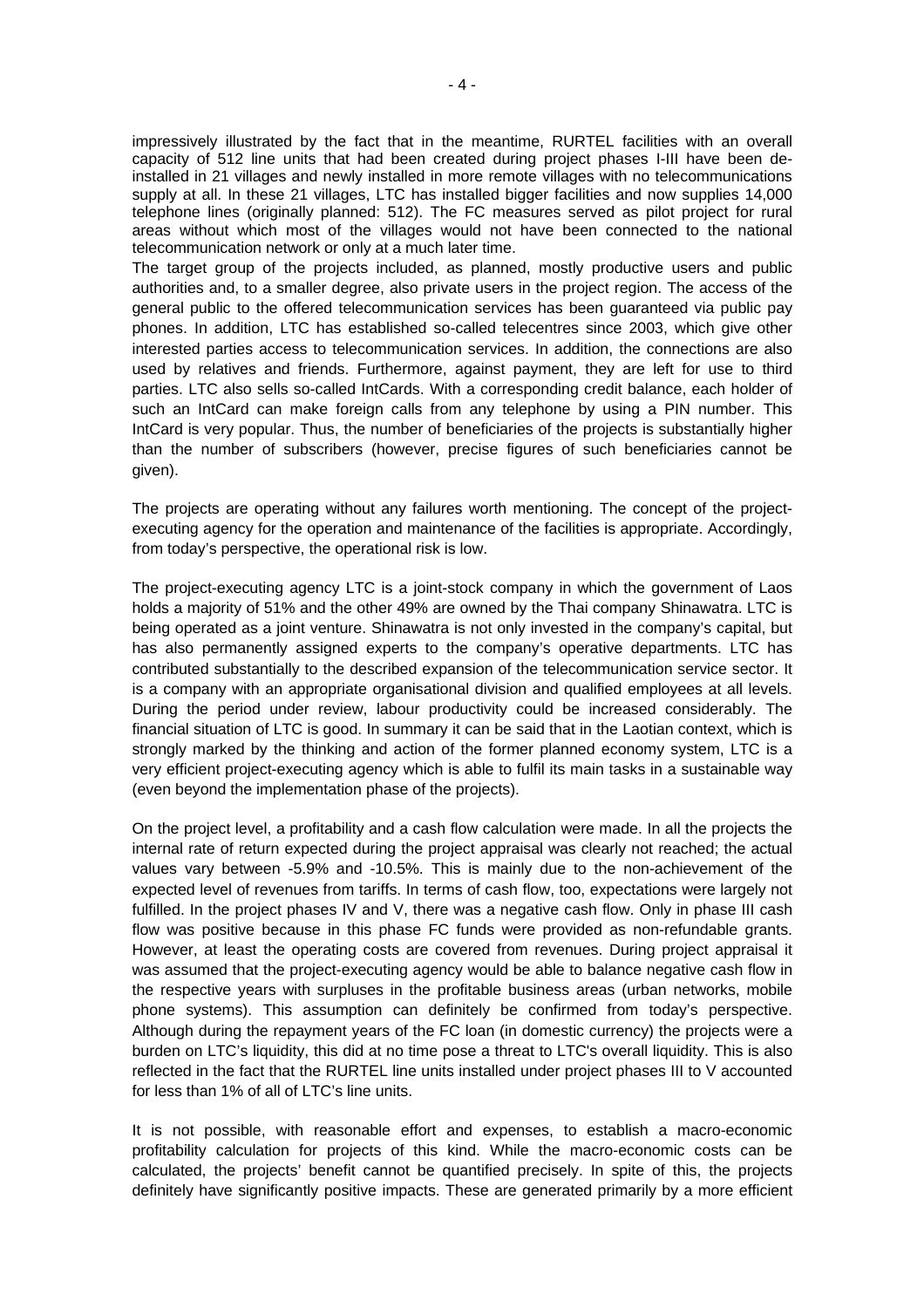transfer of information which is an important condition for economic activity and lower transaction costs. This could be proven impressively by interviews conducted among the users.Thanks to the use of the telephone, commercial users were able to avoid most of their travelling to suppliers and clients; thus they could save time and costs. The following other impacts can be mentioned:

- a) Education: School management can exchange important information with authorities that are further away. Parents stay in contact with their children who are attending faraway secondary schools and cannot return home every day.
- b) Health care: medications can be ordered and delivered faster. Rural health facilities can now count on further medical support in case of need.
- c) Safety and public order: the police and local authorities are now able to communicate quickly with the outside world.
- d) Labour market / regional economic impulses: the rural exodus is a growing problem, also in Laos. Given the existence of telecommunication services, people will now be more willing to work in the project region. Still, it has to be said that the projects have neither created nor saved a great deal of jobs in the region. Surely much more is needed to significantly improve the conditions for investment in the project region.

Projects of this kind do not have the potential to contribute to gender equality. They do not have gender-specific impacts. The projects did not aim at promoting participatory development / good governance. The poor population was not necessarily among the direct beneficiaries of the projects. However, poor people do benefit to a certain extent from the projects because they are given access to telecommunication services through the use of public pay phones and telecentres and they profit from more efficient social and administrative services (education, health, admistration) and from overall economic growth. Overall, the projects contribute to cross-sectoral poverty reduction. There were some minor environmental impacts due to the construction of the relay stations and related access roads, however, the extent of such impacts are acceptable. In conformity with the implementation agreement, the project-executing agency presented a plausible concept for the disposal of the batteries for the solar power systems, which have to be replaced every 8 to 10 years.

We rate the developmental impacts of the projects as follows:

- As already indicated, the project objectives are considered achieved. The projects are being operated properly and the project-executing agency is working efficiently, even in financial terms. The same is assumed for the further technical and economic lifetime of the facilities. During the phases of negative cash flows, LTC could and still can internally cross-subsidize the deficient areas. We thus consider the financial and operational sustainability to be ensured. We judge the projects' effectiveness to be satisfactory (sub-rating 2).
- From today's point of view, too, we consider the identified core problem (difficulties in the collection of information and high transport costs and/or even inaccessibility of rural areas in the rainy season) to be the prime problem. The fulfilment of the project objective contributes, also from today's perspective, to the achievement of the overall objective. The sub-criterion of relevance has been well achieved. The overall objective was achieved. The projects have a broad-scale effect: the measures covered the whole country and the number of potential users is much higher than the number of line units. The projects have a structure-building effect because they illustrate that even in remote areas it is possible to establish an efficient basic infrastructure of telecommunication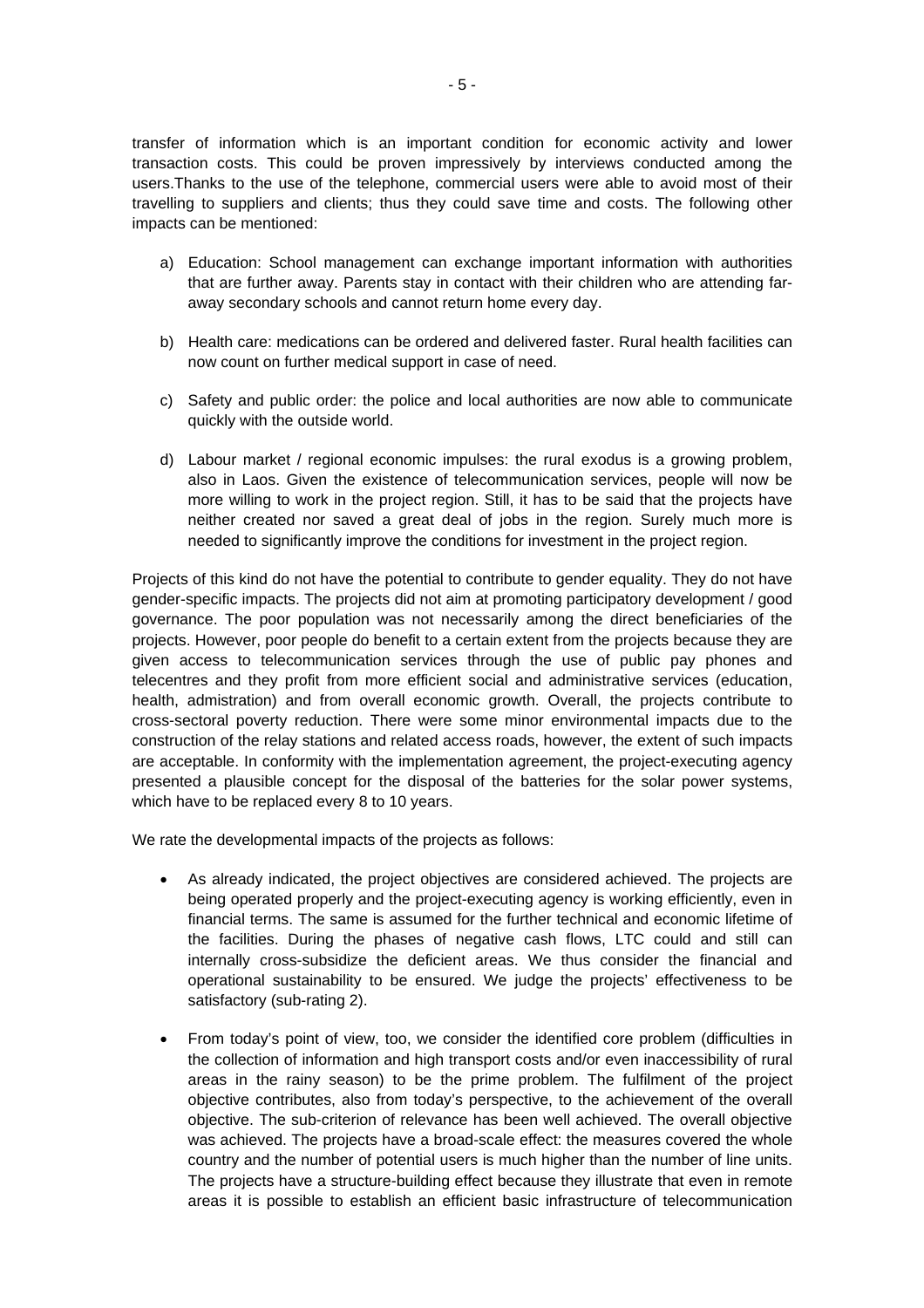services at acceptable costs. They can serve as a model and are replicable as shows the relocation of no longer needed RURTEL installations to other project sites. However, the projects' model character and replicability is subject to rapid change due to fast technical progress in the telecommunication sector and to the strong increase in demand that ultimately could be observed. Against this backdrop, the design of the forthcoming phase VI has been modified: instead of a mere RURTEL system, phase VI will also include exchanges, transmission technology and local cable networks. However, with its RURTEL projects implemented under phase III to V, Financial Cooperation (FC) has certainly fulfilled some kind of pilot function. Therefore, we classify the overall relevance/significance of the projects as satisfactory (sub-rating: 2).

The specific cost schedules were adhered to and/or costs were even well below the planned figures. Thus, the sub-criterion of production efficiency has been fulfilled. As far as the allocation efficiency is concerned, the projections made in the appraisal reports indicated clearly that the projects would not be profitable or not sufficiently profitable. These expectations have been confirmed. However, this does not directly lead to a negative rating provided that the project-executing agency is still able to absorb negative cash flows in certain areas (through cross-subsidisation) within the system of nation-wide uniform tariffs. This is the case here. In addition, in terms of allocation efficiency it is important to stress that capacity utilisation of the facilities amounts to 100% and that the facilities are used intensively. This applies both to the present situation and probably also to the future situation. The developmental benefit, however, is lower than assumed during project appraisal, due to the unexpectedly rapid technical progress and thus, alternative technical offers (fixed telephone networks, mobile phone systems) were available in the project locations much earlier than assumed at the time of the project appraisal. Overall, we rate the efficiency of the projects as satisfactory (sub-rating 2).

After weighing the above mentioned key criteria for the evaluation of the projects' developmental success, we classify the projects as having an overall satisfactory degree of developmental effectiveness (rating 2).

#### **General conclusions and recommendations**

One conclusion applicable to all projects is that, although the project design based on RURTEL technology has proven its effectiveness in the projects subject to final evaluation here, technological alternatives have to be evaluated carefully in eventual new projects. Given the extremely dynamic development in the telecommunications sector with regard to technology, costs and tariffs, this will not be easy to achieve. Generally, however, the promotion of rural telecommunication projects through FC funds should remain an option also in the future if there is a developmentally relevant demand and if the private sector is reluctant to invest. This was also the message conveyed in the World Information Summit in Tunis in 2005.